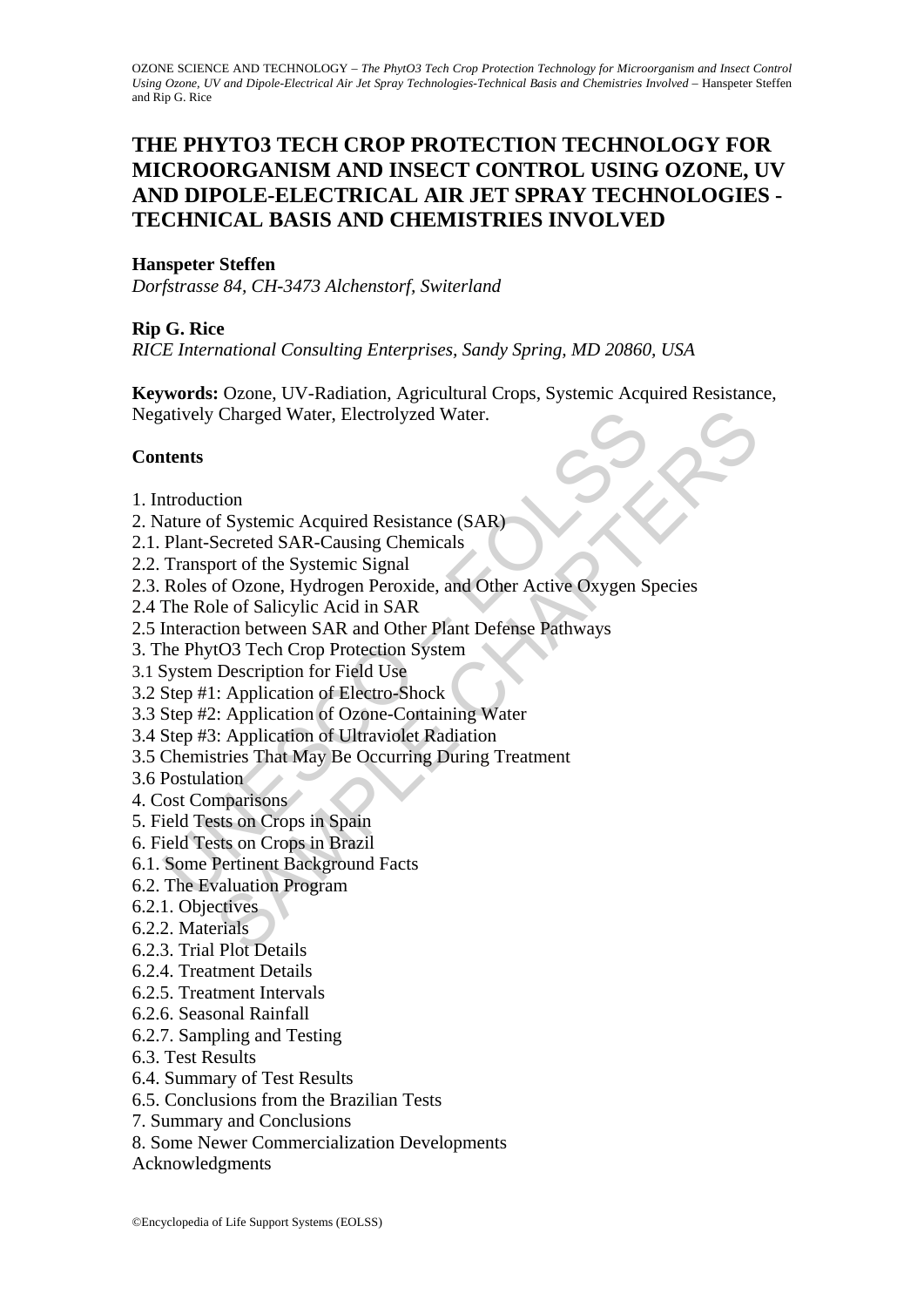Glossary Bibliography Biographical Sketches

#### **Summary**

It from the application of many types of chemical formulations.<br>
Frating their own chemicals internally that subsequently proorganisms and insects.<br>
y in the 21st century, it was shown that sequential treatment of grand a Plants can't walk away when they are attacked by pathogenic microorganisms and insects, or if they are exposed to any form of stress. They do not have a central nervous system that allows them to defend themselves or to ask for help! In the early part of the  $20<sup>th</sup>$  century, it was discovered that growing plants can be stimulated to respond to stresses by developing a Systemic Acquired Resistance (SAR) to microorganisms and insects. Since the 1960s, and especially during the 1990s and early 2000s, significant advances in this agronomical technology have been made. SARs have been proven to result from the application of many types of chemical formulations. Plants respond by generating their own chemicals internally that subsequently prevent attacks by microorganisms and insects.

Early in the 21st century, it was shown that sequential treatment of growing plants with

- (1) an aqueous spray of high voltage, pulsed negatively charged water, followed immediately with
- (2) a spray of ozone-containing water containing  $8 \text{ mg } L^{-1}$  of ozone generated from oxygen, and that followed immediately by
- (3) high energy UV-C radiation, also causes plants to develop SARs to microorganisms and insects, but without the use of chemicals.

The primary advantages of this new ozone-UV-based technology are

a) there are no harmful effects on the plants,

- b) no toxic chemical residues remain on the plants,
- c) the technology can be used in rainy weather, when crop protection is most necessary,
- d) the technology is environmentally friendly (no chemical residues), and
- e) the technology is cheaper for crop growers compared to current chemical approaches.

the application of many types of chemical formulations. Plants respondent the application of many types of chemical formulations. Plants respondent their own chemicals internally that subsequently prevent attacks is ms and In this chapter will be summarized the technical background of Systemic Acquired Resistance, how it is believed the three-step PhytO3 Tech approach performs to stimulate SARs in crops, a description of field-operating equipment in use today in several European countries, and a cost analysis in comparison to current chemical treatments.

## **1. Introduction**

Just as the human body can be immunized to certain microorganism attacks and can recover from physical wounds, so growing agricultural plants have evolved a number of inducible defense mechanisms against attacks by pathogens (disease-causing agents) and physical wounding (by sucking and chewing insects) by producing and distributing resistance-inducing chemicals within the plants themselves. Ross (1961) showed that tobacco plants challenged with tobacco mosaic virus (TMV) subsequently developed increased resistance to secondary infection in localized and distal tissues (tissues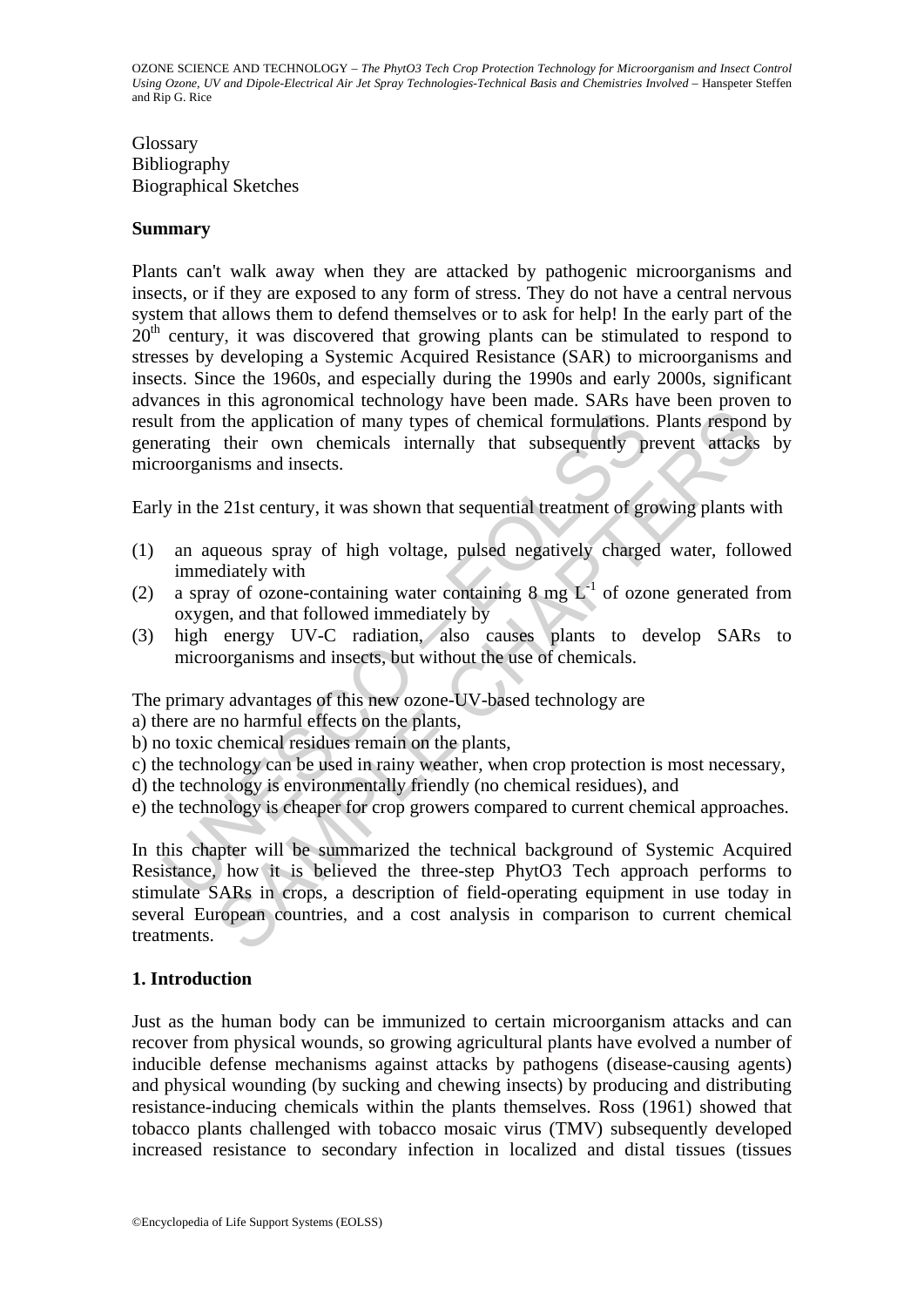farthest from the point of origin). This spread of resistance throughout the plant's tissues was termed "Systemic Acquired Resistance" (SAR).

Since the discovery by Ross (1961) of the SAR-triggering effect ofTMV in tobacco plants, many other materials have been shown to produce similar SAR triggers. These agents include microorganisms, pathogens, some chemicals, some reactive oxygen species (ROS) such as hydrogen peroxide (Alvarez *et al.*, 1998) and recently ozone (Mahalingam *et al.*, 2003) and UV-C radiation (Nawrath *et al.*, 2002). The resistance conferred is long-lasting, sometimes for the life of the plant, and is effective against a broad band of pathogens, including viruses, bacteria, fungi, and oomycetes (oosporeforming, non-photosynthetic fungi) (Ryals *et al.*, 1996; Sticher *et al.,* 1997).

nogen infection by inducing a defense response that is targeted spesion by the pathogen (Keen, 1990; Van der Hoorn *et al.*, 2002), crition of these responses is accompanied by localized cell delogen entry, which often is frection by inducing a defense response that is targeted specifically to cor<br>offection by inducing a defense response that is targeted specifically to cor<br>of these responses is accomparied by localized cell death at the s Kachroo *et al.* (2003) introduced the subject of SAR with the statement that plants resist pathogen infection by inducing a defense response that is targeted specifically to combat invasion by the pathogen (Keen, 1990; Van der Hoorn *et al.*, 2002). In many cases, the induction of these responses is accompanied by localized cell death at the site of pathogen entry, which often is able to restrict the spread of pathogens to cells within and immediately surrounding the lesions. This phenomenon, known as the Hypersensitive Response (HR), is one of the earliest visible manifestations of induced defense response, and resembles programmed cell death in animals.

Concurrent with hypersensitive response development, defense mechanisms are triggered locally and in parts distant from the site of primary infection. This phenomenon, known as Systemic Acquired Resistance (SAR), is one of the most studied induced defense responses and is accompanied by a local and systemic increase in endogenous salicylic acid and a concomitant up-regulation of a large set of defense genes, including genes that encode pathogenesis-related (PR) proteins (Ward *et al.*, 1991; Gaffney *et al.*, 1993; Uknes *et al.*, 1993; Dong, 2001).

Although the stimulation of SAR in growing agricultural plants has been known to occur for many years, a complete understanding of the "whys" and "hows" of SAR has not yet been revealed. Research efforts have increased, and during the 1990s significant strides have been made. The most recent review article on the subject was published by Durrant and Dong (2004).

## **2. Nature of Systemic Acquired Resistance**

Early experiments indicated that an infected plant leaf produces a systemic signal for SAR, and that this signal is not species-specific (Dean and Kuc, 1986; Jenns and Kuc, 1979). The nature of the systemic signal has been a subject of controversy for years, with evidence to support many theories. As of this writing, the most simplistic explanation for the observed and effective observation of systemic acquired resistance in plants involves the affected plant responding to attack by generating certain chemicals internally. These chemicals then are distributed rapidly throughout the plant, where they provide a defense against further attack by outside forces.

## **2.1. Plant-Secreted SAR-Causing Chemicals**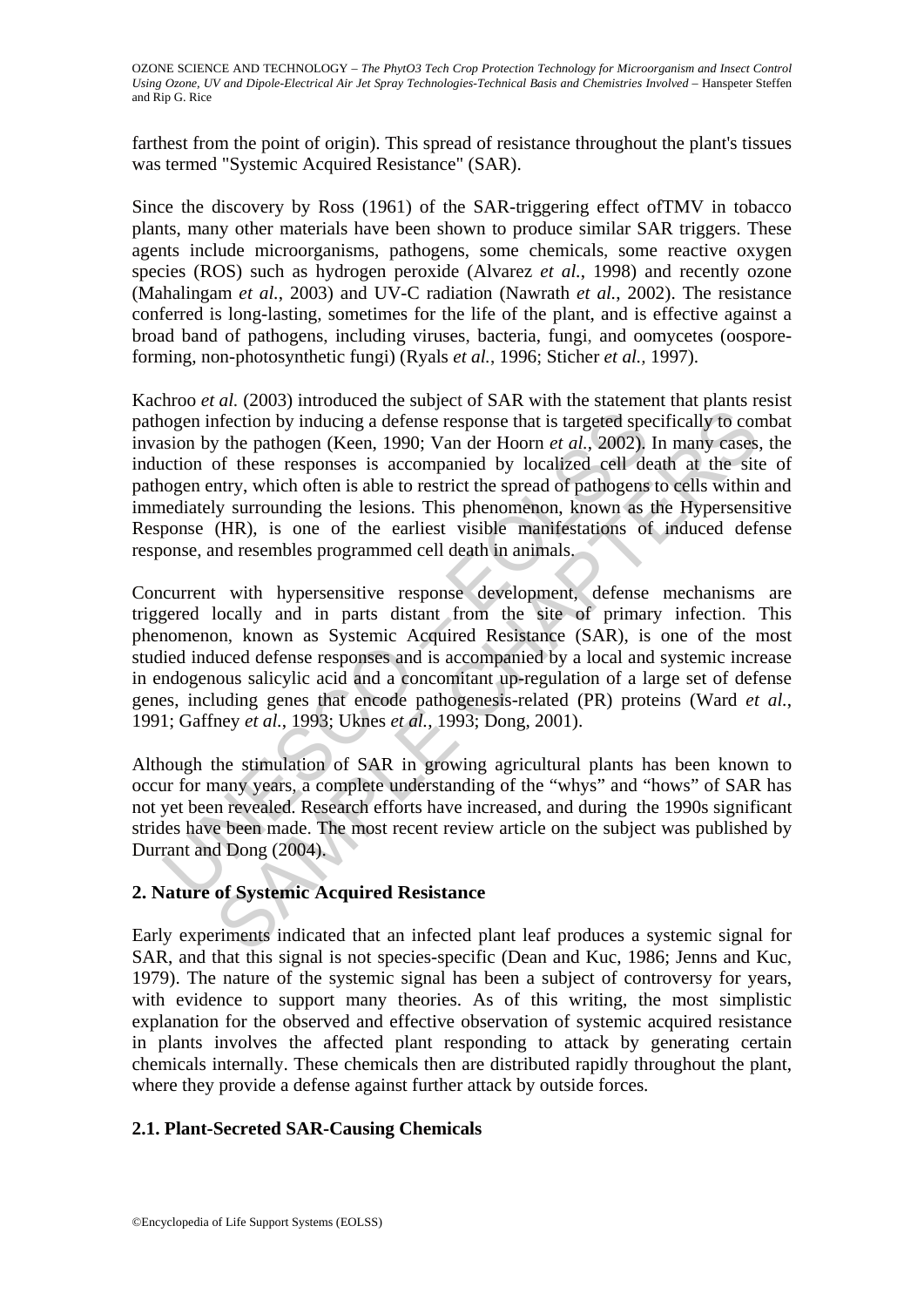Chemicals that are secreted internally in major amounts by plants and that appear to have an effect in developing and procreating SAR include salicylic acid (ohydroxybenzoic acid), ethylene  $(H_2C=CH_2)$ , and jasmonic acid (3-oxo-2penteny1cyclopentylacetic acid), but additional chemicals are found to be produced in later studies. Research studies on these three major chemicals are numerous. A study by Maldonado *et al.* (2002) suggests that a lipid-based molecule might be the mobile signal for SAR. Kumar and Lessig (2003) found that SAR activity of lipid molecules is increased several times by the presence of salicylic acid.

Two additional chemicals are known to be secreted in response to attacks on growing plants by various agents, including ozone, hydrogen peroxide, and UV-C radiation these are ethylene,  $H_2C=CH_2$ , a gas that is quite reactive with ozone, and jasmonic acid. These two pathways, plus those involving salicylic acid, may occur individually, or concurrently.

Steffen (2005a,b) points out that as of this date, more than 41 genes are known in plants responding to the elicitor ozone via the ethylene pathway. Ethylene as well as salicylic acid is used by the exposed plant as a messenger and elicitor of pathogenic defense gene expression, activating the same defense systems as salicylic acid.

The jasmonic acid generated in a plant in response to ozone and other elicitors, triggers the secretion of defense genes that are especially important in root zones of plants (Steffen, 2005a,b). Elicitors can be generated by physical attack (chewing or sucking insects), microbiological (pathogenic) microorganisms, or chemicals (pesticides, herbicides, Reactive Oxygen Species).

## **2.2. Transport of the Systemic Signal**

currently.<br>
Then (2005a,b) points out that as of this date, more than 41 genes and<br>
is used by the exposed plant as a messenger and elicitor of pathol<br>
is used by the exposed plant as a messenger and elicitor of pathol<br>
r by.<br>
Solon, points out that as of this date, more than 41 genes are known in plats<br>
to the elicitor ozone via the ethylene pathway. Ethylene as well as salid<br>
d by the exposed plant as a messenger and elicitor of pathogeni How does the SAR signal travel throughout the plant? Again, the complete answers are not known, and the topic is the subject of much research. Girdling experiments have suggested that the SAR signal produced in inoculated leaves travels through the phloem (plant sieve tubes that conduct synthesized food substances from leaves to plant parts where they are needed) to upper leaves (Guedes *et al.*, 1980; Ross, 1966). Later research has indicated that the phloem is the major conduit for SAR signals, but some fraction of the signal also may be able to move by a different route (Durrant and Dong, 2004).

## **2.3. Roles of Ozone, Hydrogen Peroxide, and Other Active Oxygen Species**

Numerous studies indicate the importance of "Active" or "Reactive" Oxygen Species in causing SAR as well. Alvarez *et al.* (1998) found that  $H_2O_2$  accumulates in small groups of cells in uninoculated leaves of *Arabidopsis* after infection with a virulent strain of *P. syringae.* These "microbursts" of active oxygen species are produced within two hours after an initial oxidative burst in the inoculated tissue and are followed by the formation of microscopic hypersensitive response lesions. Using catalase to scavenge the peroxide, it was demonstrated that both the primary and secondary oxidative bursts are required for the onset of SAR. Alvarez et al. (1998) proposed that microbursts of reactive oxidative species may activate defense responses at a low level throughout the plant, and that this contributes to the SAR-induced state.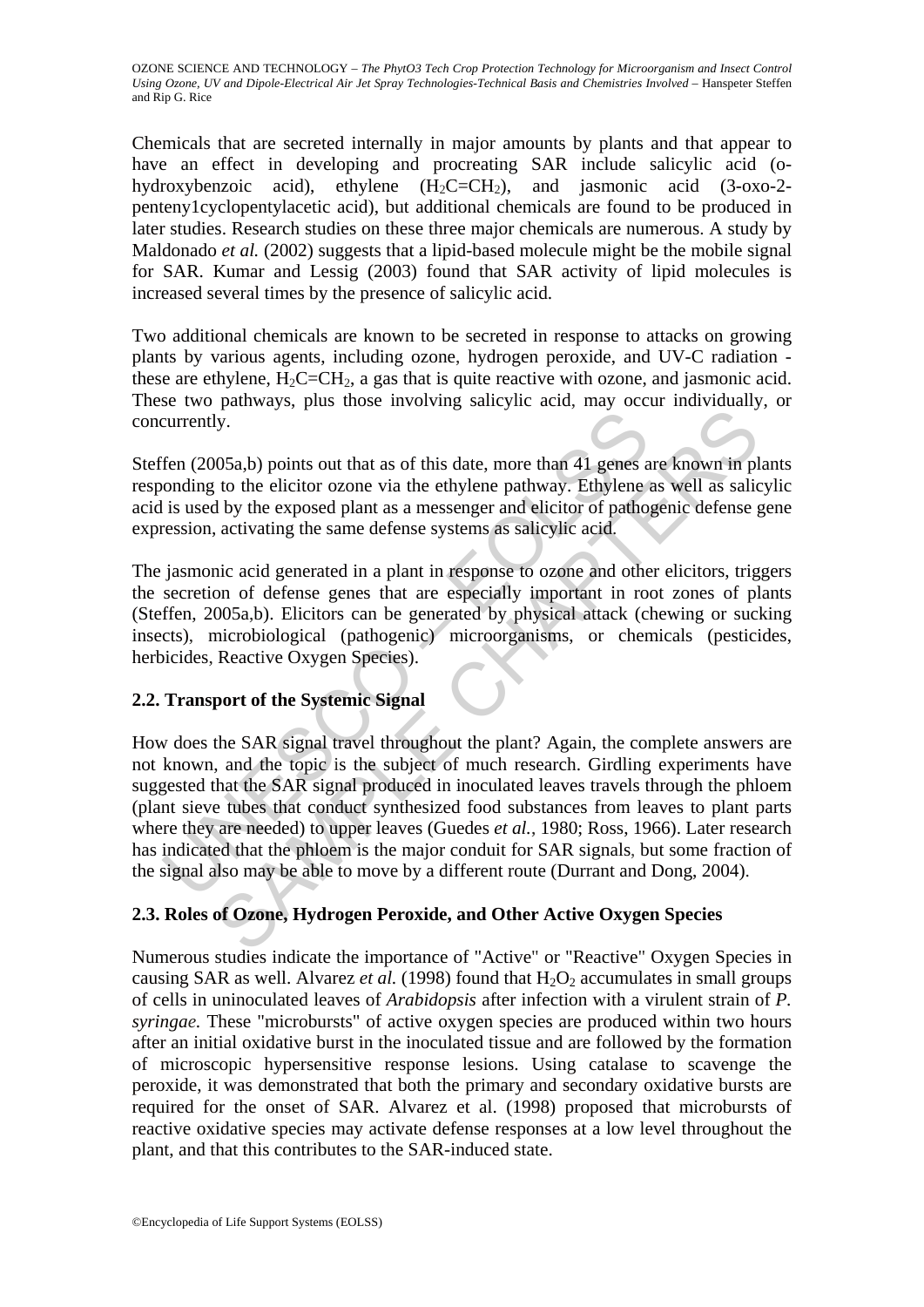A study by Paolacci *et al.*, (2001) showed that exposure to gaseous ozone could elicit plant defense responses abiotically in leaves of bean plants. These authors suggested that these effects might rest on a sequence of molecular events leading to the hypersensitive response during plant pathogen-incompatible interactions. In that study, Paolacci *et al.*, (2001) also refer to several earlier studies demonstrating the ozoneinduced synthesis of phenylpropanoid molecules, of related isoflavanoid and stilbene phytoalexins (of which salicylic acid is a member), as well as of catechin (a flavin allelochemical and antioxidant that is synthesized downstream of other reactions) in several plant species.

The transcription of certain of the corresponding genes (following exposure to ozone) also has been studied [reviewed by Kangasjärvi *et al.*, 1994; Langebartels *et al.*, 1997; Schraudner *et al.*, 1997; Sandermann *et al.*, 1998)]. On ozone exposure, the activity of chalcone synthase (CHS) was found to increase in soybeans (Keen and Taylor, 1975) and in pine (Rosemann *et al.*, 1991). The expression of phenylalanine lyase and CHS, together with those of other defense genes, enzymes and metabolites (among these flavone glycosides), was found to be enhanced in parsley after three to eight hours from the beginning of ozone exposure (Eckey-Kaltenbach *et al.*, 1994a,b). Such defense responses were found to overlap at least in part with those elicited by UV-irradiation and by pathogens (Sandermann, 1996).

cone synthase (CHS) was found to increase in soybeans (Keen<br>in pine (Rosemann *et al.*, 1991). The expression of phenylalanii<br>ther with those of other defense genes, enzymes and metabol<br>one glycosides), was found to be en bythmas (CHS) was found to increase in soybeans (Keen and Taylor, 19<br>
ynthase (CHS) was found to increase in soybeans (Keen and Taylor, 19<br>
(Rosemann *et al.*, 1991). The expression of phenylalanine lyase and C<br>
ith those A review by Fermin-Muñoz (2000) found that the production of active oxygen species, such as superoxide anions, hydroxyl free radicals, and hydrogen peroxide (all formed when ozone is dissolved in water and exposed to UV-C light) have been observed in many plant-pathogen interactions, and are known to play an important role in plant defense (Wu *et al.*, 1997). Plants have been engineered to continuously produce active oxygen species, for example, expression of a defective calmodulin gene (Oh *et al.*, 1999) or a less active catalase (Chamnongpol *et al.*, 1998) in transgenic tobacco led to increased accumulation of  $H_2O_2$  and to an activated expression of pathogenesis-related (PR) proteins.

Levine *et al.* (1994) showed that hydrogen peroxide plays an important role in establishment of both localized and systemic defense responses in plants. It has been recognized for some time that when plant leaves are contacted by hydrogen peroxide, their stomata react by closing. More recently, however, Desikan *et al.* (2005) have discovered that a previously uncharacterized function for the *Arabidopsis (Arabidopsis thaliana*) ethylene receptor (ETR1) is that of mediating  $H_2O_2$  signaling in stomatal guard cells, allowing the stomata to remain open, at least for a longer period than had been observed.

It should be borne in mind, however, that over-exposure of growing plants to ozone can cause cell death to occur (Rao and Davis, 1999; Rao *et al.,* 2000a,b). Rao *et al.* (2002) discuss this eventuality, but proposed a schematic model to illustrate that ozoneinduced, Hypersensitive Response cell death in *Arabidopsis* is the net result of extensive cross-talk between multiple acting signaling pathways that converge to modulate the type and magnitude of ozone-induced defense responses. Mechanisms in this model involve salicylic and jasmonic acids, as well as ethylene.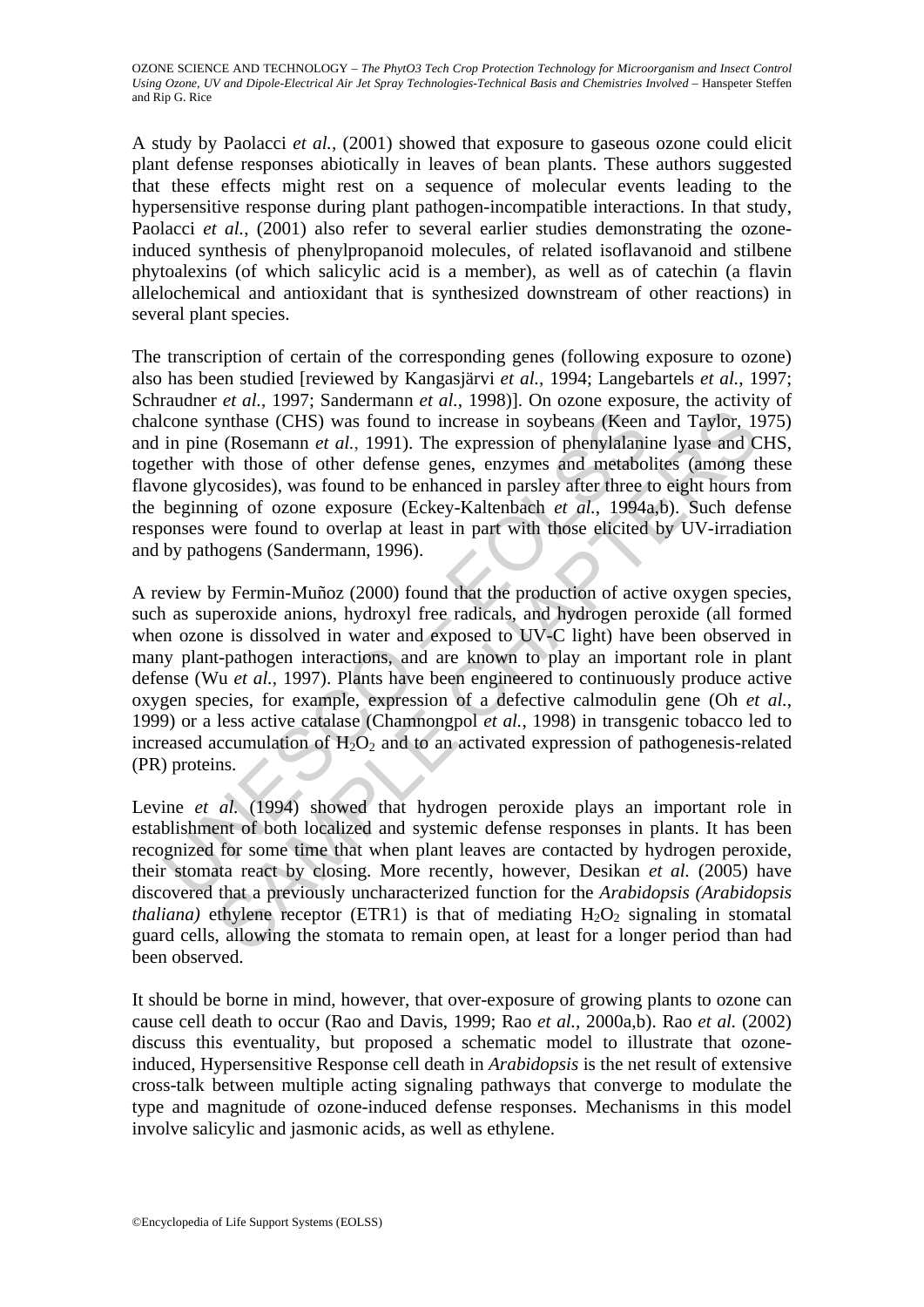According to the Rao *et al.* (2002) model, upon entering leaf tissue through stomata, ozone generates excess active oxygen species (including  $H_2O_2$ ) resulting in increased biosynthesis of signaling molecules (such as salicylic acid), which, in turn, potentiates the feedback amplification loop of runaway cell death cycle that induces the biosynthesis of signaling molecules such as ethylene. This chemical (ethylene) has been shown to induce lipases known to promote senescence, a slow form of cell death (Hong *et al.*, 2000). As yet, it is unclear whether salicylic acid alone is sufficient to induce the production of ethylene.

However, ozone, either by reacting directly with membrane lipids (Mudd, 1997) and/or by generating excess active oxygen species, induces the biosynthesis of jasmonic acid or methyl jasmonate, which has been shown to reduce ozone-induced lesions both by attenuating salicylic acid-dependent lesion initiation (Rao *et al.*, 2000b) and ethylenedependent lesion propagation processes (Overmyer *et al.*, 2000).

## **2.4 The Role of Salicylic Acid in SAR**

endent lesion propagation processes (Overmyer *et al.*, 2000).<br> **The Role of Salicylic Acid in SAR**<br>
cylic acid (o-hydroxybenzoic acid) and its possible roles in<br>
sporting SAR throughout plants has been the subject of a n Salicylic acid (o-hydroxybenzoic acid) and its possible roles in developing and transporting SAR throughout plants has been the subject of a number of review articles (Dempsey *et al.*, 1999; Dong, 2001; Ryals *et al.,* 1996; Shah and Klessig, 1999). In many plants, but not all, SAR is preceded by an increase in salicylic acid within the plant. It is generally conceded today that salicylic acid is an essential signal for SAR across a range of plants, although the mechanism by which this acid induces SAR might differ with the plants. Salicylic acid is believed to be synthesized internally by the plant in response to attacks or wounds. Bacterial enzymes and proteins in the plants are believed to be responsible for generating salicylic acid, while many other biochemicals within the plant take part in controlling its synthesis (Durrant and Dong, 2004).

esion propagation processes (Overmyer et al., 2000).<br>
Le of Salicylic Acid in SAR<br>
teid (o-hydroxybenzoic acid) and its possible roles in developing<br>
s SAR throughout plants has been the subject of a number of review arti Enhancement of the salicylic acid signal also occurs through a signal amplification loop involving reactive oxygen species (Shirasu *et al.*, 1997). Salicylic acid has been observed to bind the  $H_2O_2$ -scavenging enzymes catalase and ascorbate peroxidase, and inhibits their activities. This finding has led to the proposal that increases in  $H_2O_2$  were responsible for signal transduction leading to pathogenesis-related gene induction and resistance (Chen *et al.*, 1993; Dumer and Lessig, 1995). Later studies have suggested that H2O2 functions upstream of salicylic acid (León *et al.,* 1995; Neuenschwander *et al.,* 1995). Low concentrations of salicylic acid also have been shown to potentiate the production of reactive oxygen species and cell death. In soy beans inoculated with *P. syringae,* the addition of salicylic acid dramatically enhanced the oxidative burst and cell death (Shirasu *et al.*, 1997; Tenhaken and Rubel, 1997). It is therefore hypothesized that in systemic tissues, the accumulation of low levels of salicylic acid, together with the development of microbursts of reactive oxygen species, could amplify responses to secondary infections (in plants) and contribute to SAR (Draper, 1997; Shirasu *et al.*, 1997).

There is ample evidence to indicate that SAR is conferred by expression of a collection of genes (Durrant and Dong, 2004). The sequencing of the *Arabidopsis* genome has allowed global analysis of gene expression changes during SAR to be conducted using DNA microarray technology. A promoter analysis study conducted on 1058 genes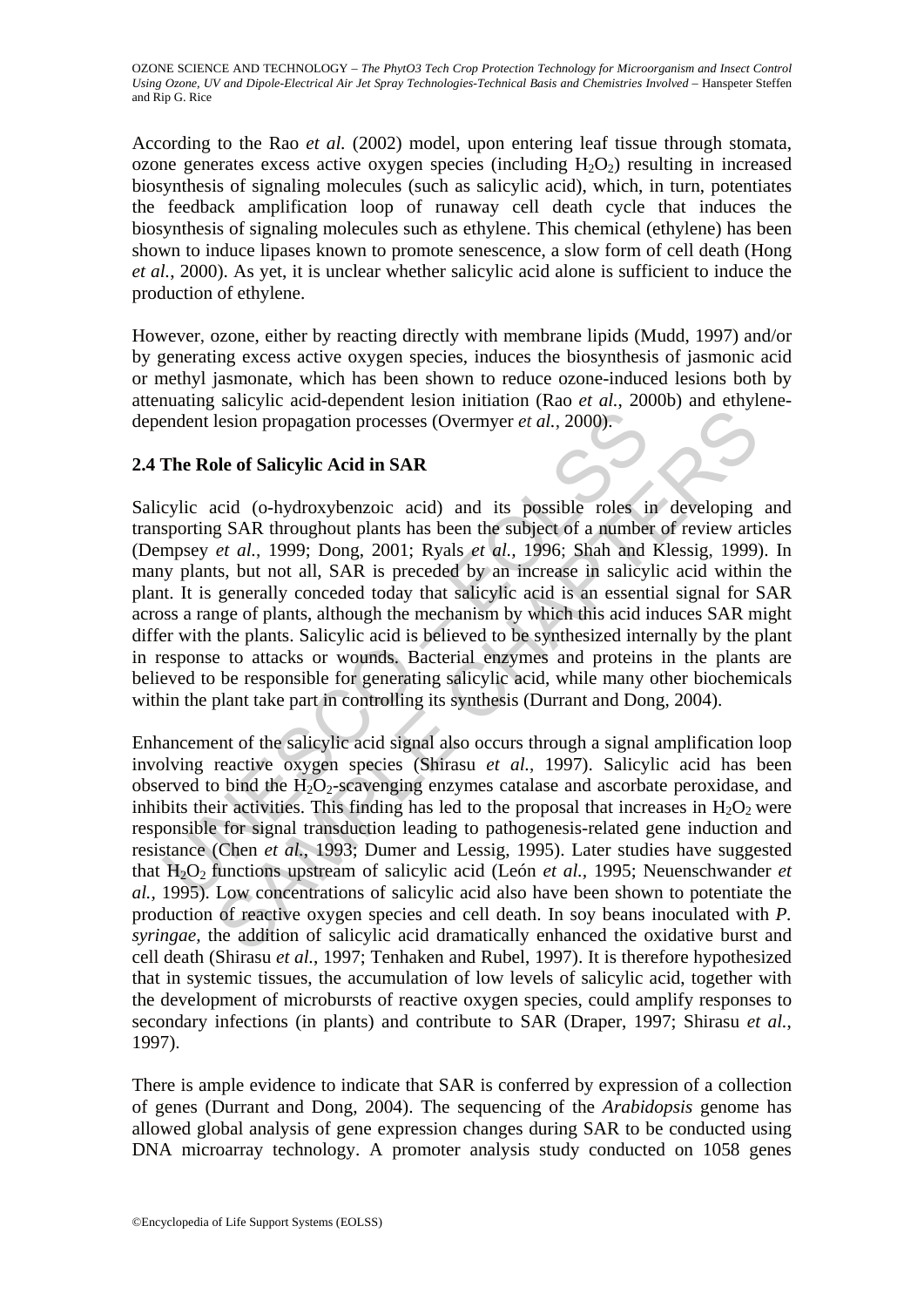induced by pathogen infection, salicylic acid, methyl jasmonate, or ozone, suggested a role for all of these materials in stress responses, but did not identify which were important during SAR (Mahalingam *et al.*, 2003).

#### **2.5 Interaction between SAR and Other Plant Defense Pathways**

Durrant and Dong (2004) point out emphatically that it is impossible to understand SAR fully without studying its interaction with other biological processes that occur within growing plants. It has been hypothesized that plant defense pathways interact synergistically or antagonistically to fine-tune responses according to challenging organism(s). Different responses may confer resistance to the same pathogen. On the other hand, activation of one pathway may lead to cross-talk: inhibition of another that is less effective against the challenging pathogen. Cross-talk between different defense pathways is reviewed by Bostock (1991).

ways is reviewed by Bostock (1991).<br>
mples of cross-resistance have been found wherein insect fects of SAR (Heil and Bostock, 2002). This has been observed in<br>
whitellies (sucking insects, which therefore do minimal damag s reviewed by Bostock (1991).<br>
of cross-resistance have been found wherein insect feeding can in<br>
SAR (Heil and Bostock, 2002). This has been observed in response to ap<br>
lies (sucking insects, which therefore do minimal d Examples of cross-resistance have been found wherein insect feeding can induce aspects of SAR (Heil and Bostock, 2002). This has been observed in response to aphids and whiteflies (sucking insects, which therefore do minimal damage to plant tissues). Plants perceive some insects as pathogens rather than herbivores, and this concept is supported by the identification of a gene that confers resistance to aphids and nematodes (Milligan *et al.*, 1998; Rossi *et al.*, 1998). Evidence for co-regulation by salicylic and jasmonic acids comes from a gene expression profiling study in which 55 genes were induced by treatment by either salicylic or jasmonic acid (Schenk *et al.*, 2000).

Besides synergism between the three chemical pathways to SAR (salicylic acid, jasmonic acid and ethylene), there is also evidence for antagonism between the three. The induction of SAR has a negative effect on the jasmonic acid and ethylene pathways, normally induced by chewing insects and wounding of the plants (Felton *et al.,* 1999). A challenge for the future will be to understand how the three responses are coordinated and to unravel the downstream signaling network in each case (Durrant and Dong, 2004).

Figure 1 shows the sequence of events that take place in a plant from the time of recognition of the pathogen to defense gene induction, based on current knowledge (Durrant and Dong, 2004). Note the prominent role of salicylic acid, and the alternate role of reactive oxygen species (including  $H_2O_2$ ).

Our understanding of SAR has increased considerably since the late 1990s and early 2000s as we have begun to elucidate the molecular mechanisms underlying this response. Many of the processes contributing to SAR are clearly required in both local and systemic tissues and contribute to basal disease resistance. These include the synthesis of salicylic acid, changes in redox status, and the induction of defense gene expression. …. there is evidence for negative and positive feedback of salicylic acid signaling and cross-talk between different signaling pathways, adding to the complexity of the defense response ..... Induction of SAR to control infection of crop plants is already being used in the field by application of BTH. Better understanding of the SAR signaling pathway will certainly lead to new environmentally friendly methods of crop protection (Durrant and Dong, 2004).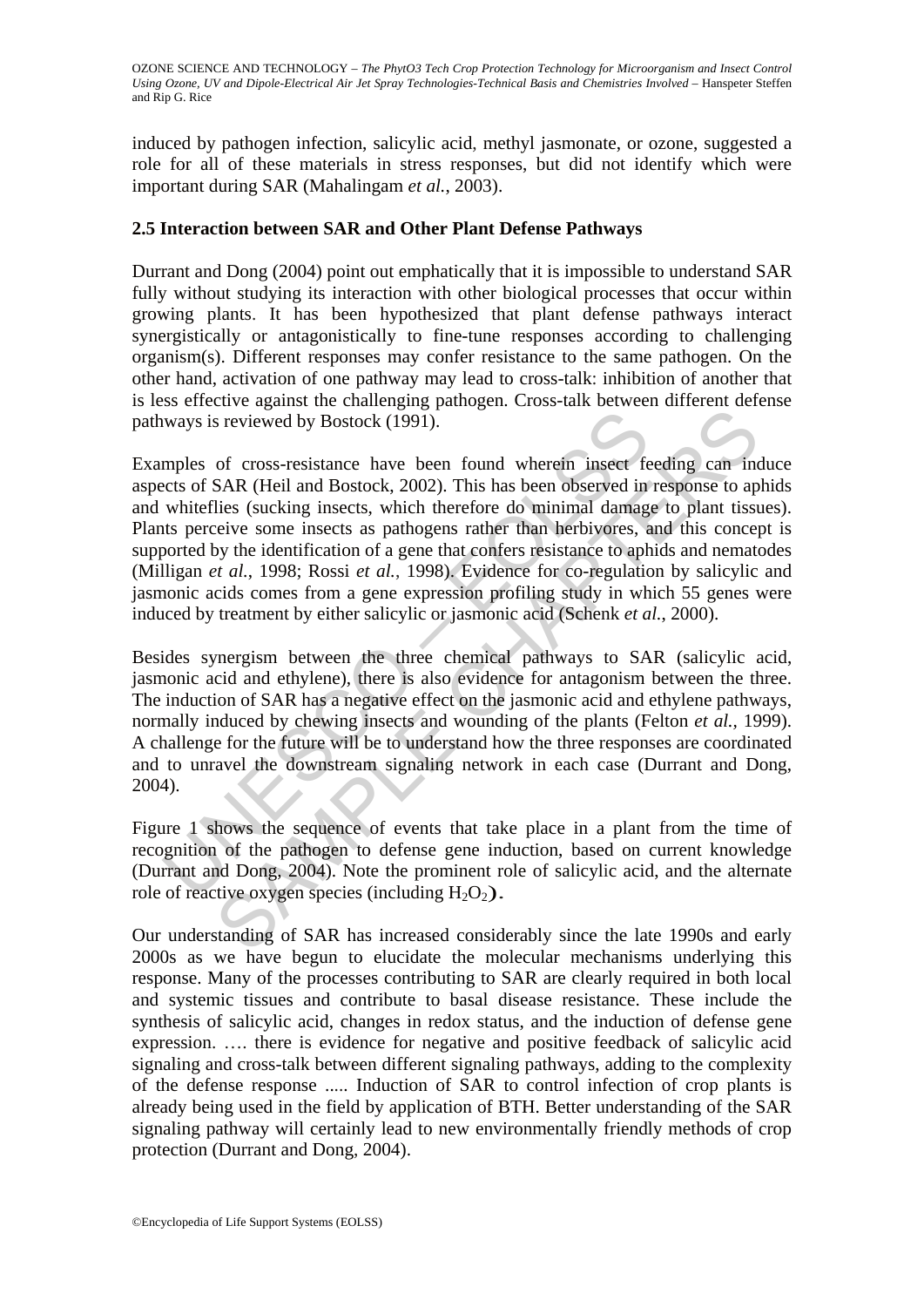

Figure 1. Sequence of plant events from pathogen recognition to defense gene induction (Durrant and Dong, 2004).

Durrant and Dong (2004) concluded their excellent review of SAR with the following comments:

"The current authors conclude that, given the known SAR-stimulating effect of hydrogen peroxide,  $H_2O_2$ , and of ozone (Mahalingam *et al.*, 2003), there is potential for a procedure that can provide low levels of  $H_2O_2$  and/or ozone, to agricultural crops.

If such a system can be developed, even though the chemistries and biochemistries that must occurring within plants are still many years away from being understood, the most significant advantages of a successful SAR-triggering system would be increased crop yields without resorting to chemicals that leave residues on the crops or in the soil."

Such a system is the PhytO3 Tech technology, developed during the 1990s, described in the next section, and field-tested in several European countries and Brazil.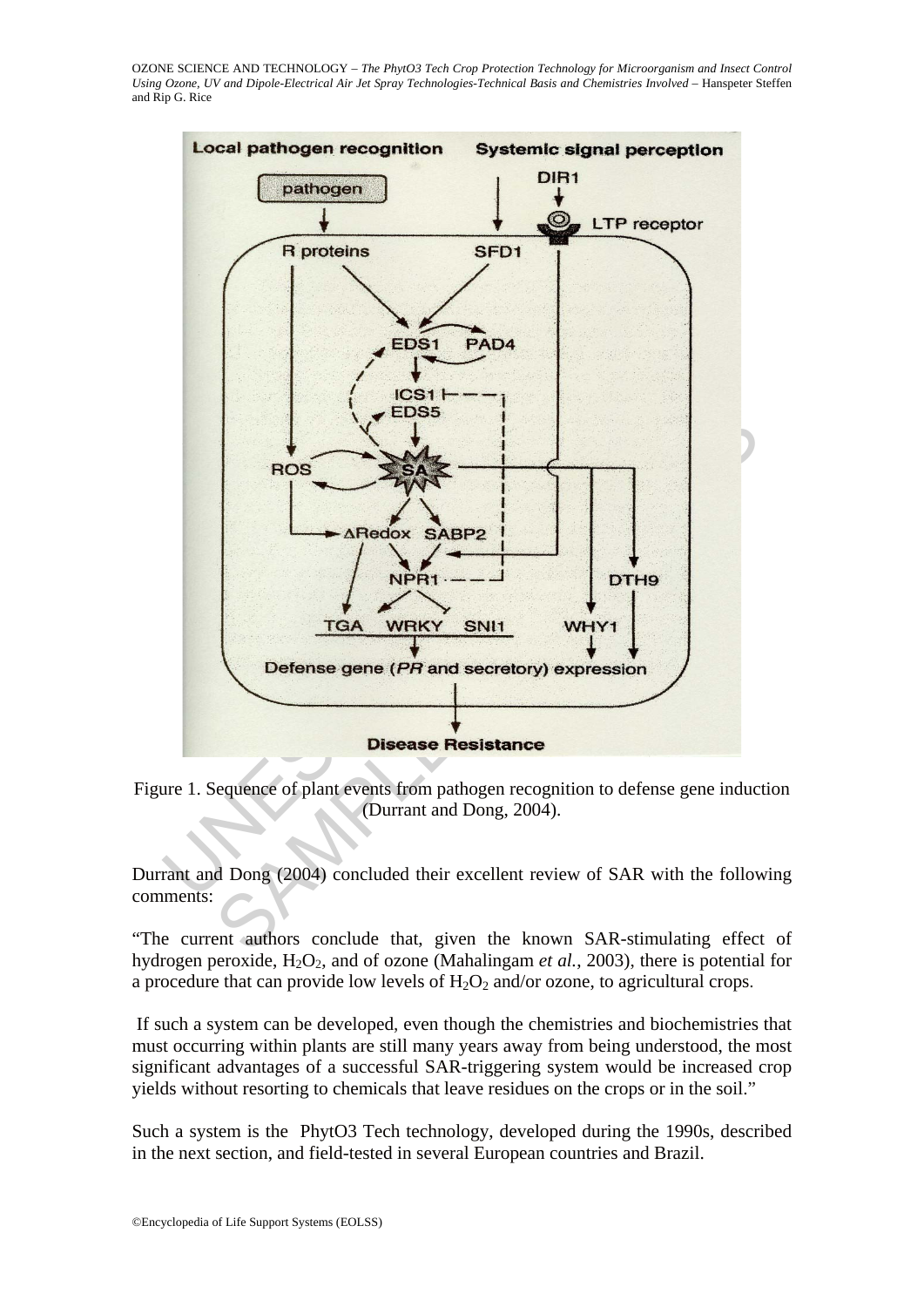-

- -

## TO ACCESS ALL THE **33 PAGES** OF THIS CHAPTER, Visit: [http://www.eolss.net/Eolss-sampleAllChapter.aspx](https://www.eolss.net/ebooklib/sc_cart.aspx?File=E6-192-10-00)

#### **Bibliography**

Alvarez, M.E., Pennell, R.I., Meijer, P.-J., Ishikawa, A., Dixon, R.A., and Lamb, C. (1998). Reactive oxygen intermediates mediate a systemic signal network in the establishment of plant immunity. *Cell* 92, 773-784. [Microorganisms, pathogens, and hydrogen peroxide trigger SAR]

Bostock, R.M. (1991). Signal conflicts and synergies in induced resistance to multiple attackers. *Physiol. Mol. Plant Pathol*. 55, 99-109. [Reviews cross-talk between different plant defense mechanisms]

Etz, 11.2, Teinch, 12, Hopey, 17.9, Homewa, 12, Datom, Ev.1, Homewa, 12, Datom, Ev.1, Homewar, Hopey, I. Homewar, 11, Datom (1991). Signal conflicts and synergies in induced resistance to mult Plant Pathol. 55, 99-109. [Re 2., renuei, K.r., weigel, r.-7., shinkowd, A., Dixoli, K.A., and Lainto, C. (1996). Kear<br>enediates mediate a systemic signal network in the establishment of plant immunity. Cearborganisms, pathogens, and hydrogen peroxide Chamnongpol, S., Willekens, H., Maeder, W., Langebartels, C., Sandermann, R., van Montagu, M., Inze, D., and van Camp, W. (1998). Defense activation and enhanced pathogen tolerance induced by  $H_2O_2$  in transgenic tobacco. *Proc. Natl. Acad. Sci., USA* 95, 5818-5823. [Plants have been engineered to produce active oxygen species]

Chen, Z., Silva, R., and Klessig, D.F. (1993). Active oxygen species in the induction of plant systemic acquired resistance by salicylic acid. *Science* 262, 1883-1886. [Hydrogen peroxide increases lead to gene induction and resistance]

Dean, R.A., and Kuc, J. (1986). Induced systemic protection in cucumbers: the source of the "signal", *Physiol. Mol. Plant Pathol*. 28, 227-233. [Systemic SAR signal is not species-specific]

Dempsey, D.A., Shah, J., and Klessig, D.F. (1999). Salicylic acid and disease resistance in plants. *Crit. Rev. Plant Sci.* 18, 547-575. [Reviews salicylic acid development and transport of SAR in plants]

Desikan, R., Hancock, J.T., Bright, J., Harrison, J., Weir, I., Hooley, R., and Neill, S.J. (2005). A Role for ETRI in hydrogen peroxide signaling in stomatal guard cells. *Plant Physiology* 137, 831-834. [*Arabidopsis* ethylene receptor allows leaf stomata to remain open longer]

Dong, X. (2001). Genetic dissection of systemic acquired resistance, *Curr. Opin. Plant Biol*. 4, 309-314. [SAR increases endogenous salicylic acid]

Draper, J. (1997). Salicylate, superoxide synthesis and cell suicide in plant defence. *Trends Plant Sci*. 2, 162-165. [Salicylic acid plus microbursts of reactive oxygen species could contribute to SAR]

Durner, J. and Klessig, D.F. (1995). Inhibition of ascorbate peroxidase by salicylic acid and 2,6 dichloroisonicotinic acid, two inducers of plant defense responses, *Proc. Natl. Acad. Sci., USA* 92, 11312- 11316. [Hydrogen peroxide increases lead to gene induction and resistance]

Durrant, W.E. and Dong, X. (2004). Systemic Acquired Resistance, *Annual Reviews Phytopathology*. 42, 185-209. [Reviews SAR technology status]

Eckey-Kaltenbach, H., Grosskopf, E., Sandermann, H.M., Jr., and Ernst, D. (1994a). Induction of pathogen defence genes in parsley *(Petroselinum crispum L.)* plants by ozone, in *Proc. Royal Soc. of Edinburgh, Series B* 102, 63-64. [Ozone exposure increased defense genes in parsley]

Eckley-Kaltenbach, H., Ernst, D., Heller, W., and Sandermann, H., Jr. (1994b). Biochemical plant responses to ozone. IV. Cross-induction of defensive pathways in parsley *(Petroselinum crispum L.)*  plants, *Plant Physiol*. 104, 67-74. [Ozone exposure increased defense genes in parsley]

Felton, G.W., Korth, K.L., Bi, J.L., Weskey, S.V., Huhman, D.V, et al. (1999). Inverse relationship between systemic resistance of plants to microorganisms and to insect herbivory. *Curr. BioI*. 9, 317-320.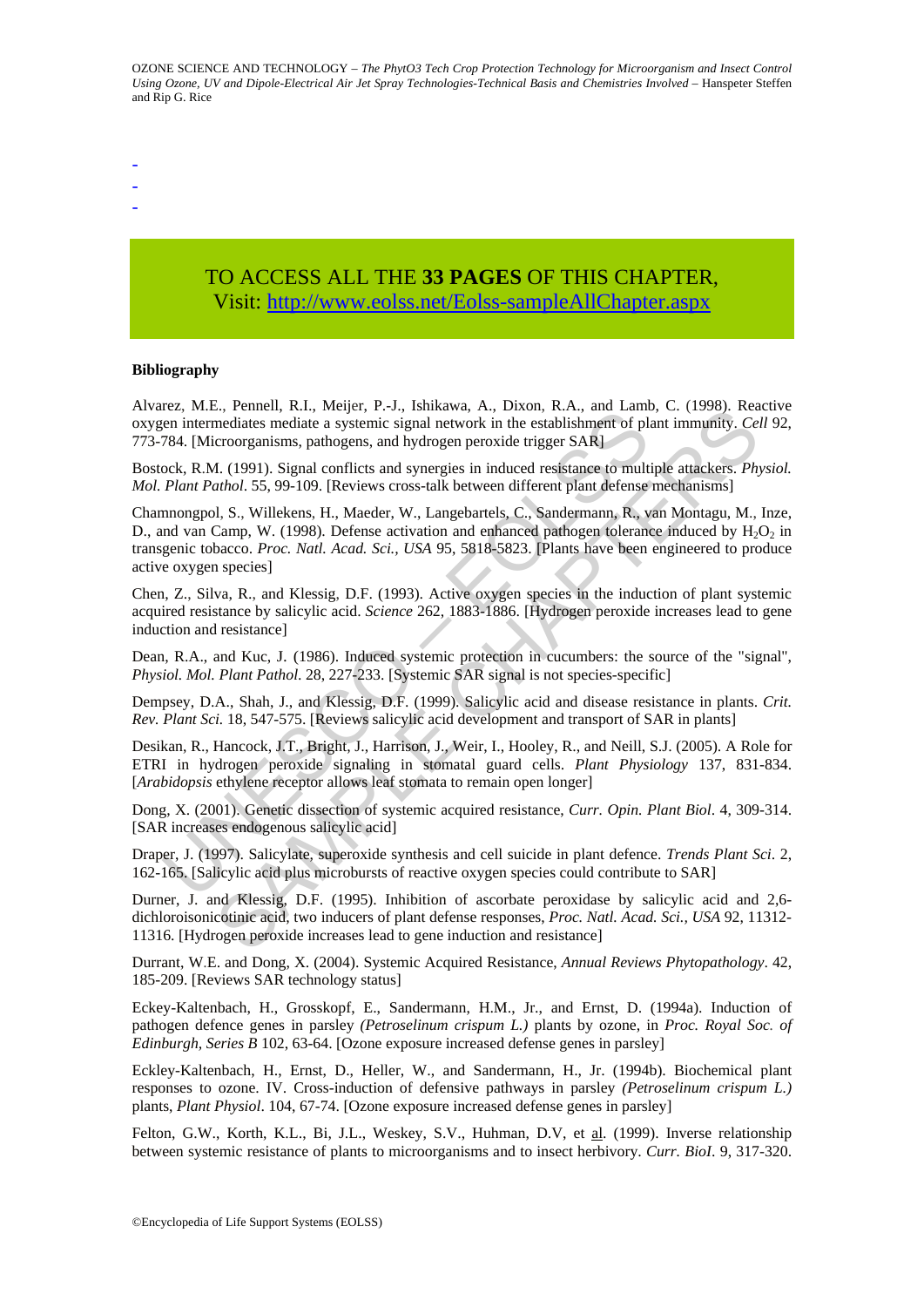[SAR induction has a negative effect on jasmonic acid and ethylene pathways induced by chewing insects and plant wounding]

Fermin-Muñoz, G.A. (2000). Enhancing a plant's resistance with genes from the plant kingdom, a 4-page feature story on Biotechnology: A new era for plant pathology and plant protection. *Am. Phytopathol. Soc.*, 3340 Pilot Knob Rd., St. Paul, MN, USA 55121-2097; e-mail: aps@scisoc.org. [Active oxygen species from ozone + UV light play an important role in plant defenses]

Gaffney, T., Friedrich, L., Vernooij, B., Negrotto, D., Nye, G., Knes, S., Ward, E., Kessmann, H., and Ryals, J.A. (1993). Requirement of salicylic acid for the induction of systemic acquired resistance, *Science* 261, 754-756. [SAR increases endogenous salicylic acid]

Guedes, M.E.M., Richmond, S., and Kuc, J. (1980). Induced systemic resistance to anthracnose in cucumber as influenced by the location of the inducer inoculation with *Colletotrichum lagenarium* and the onset of flowing and fruiting. *Physiol. Plant Pathol*. 17, 229-233. [SAR signal travels through the plant phloem to upper leaves]

Heil, M. and Bostock, R.M. (2002), Induced systemic resistance (ISR) against pathogens in the context of induced plant defences. *Ann. Bot*. 89, 503-512. [Insect feeding can induce aspects of SAR]

Hoigné, J. (1988). The chemistry of ozone in water, in *Process Technologies for Water Treatment,* S. Stucki, Editor, Plenum Press, New York, NY. [Hydroxyl free radicals from ozone and hydrogen peroxide]

M. and Bostock, R.M. (2002), Induced systemic resistance (ISR) against path<br>
and Bostock, R.M. (2002), Induced systemic resistance (ISR) against path<br>
exect feeding can induce aspects of<br>
exect feeding can induce aspects Hong, Y., Wang, T.-W., Hudak, K.A., Schade, F., Froese, C.D., and Thompson, J.E. (2000). An ethyleneinduced cDNA encoding a lipase expressed at the onset of senescence, *Proc. Natl. Acad. Sci. USA* 97, 8717-8722. [Ethylene induces lipases known to promote senescence]

Jenns, A.E., and Kuc, J. (1979). Graft transmission of systemic resistance of cucumber to anthracnose induced by *Colletotrichum lagenarium* and tobacco mosaic virus. *Phytopathology* 7, 753-756. [Systemic SAR signal is not species-specific]

Kachroo, A, Lapchyk, L., Fukushige, H., Hildebrand, D., Klessig, D., and Kachroo, D. (2003). Plasticidal fatty acid signaling modulates salicylic acid- and jasmonic acid-mediated defense pathways in the *Arabidopsis ssi2* mutant. *The Plant Cell* 15, 2952-2965. [Review of SAR]

Kangasjarvi, T., Talvinen, J., Utraininen, M., and Karjakainen, R. (1994). Plant defence systems induced by ozone. *Plant, Cell and Environment* 17, 783-794. [Ozone causes transcription of genes in plants]

Keen, N.T. (1990). Gene-for-gene complementarity in plant-pathogen interactions. *Ann. Rev, Genet*. 24, 447-463. [Plants resist infection by developing SAR]

Keen, N.T., and Taylor, O.C. (1975). Ozone injury in soybeans. Isoflavanoid accumulation is related to necrosis. *Plant Physiol*. 55, 731-733. [Ozone increased chalcone synthase in soybeans]

Kumar, D., and Lessig, D.F. (2003). High-affinity salicylic acid-binding protein 2 is required for plant innate immunity and has salicylic acid-stimulated lipase activity. *Proc. Natl. Acad. Sci. USA* 100, 101- 106. Salicylic acid increases SAR activity of lipid molecules]

Bostock, R.M. (2002), Induced systemic resistance (ISR) against pathogens in the content<br>defences. Am. Bot. 89, 503-512. [Insect feeding can induce aspects of SAR]<br>988). The chemistry of ozone in water, in *Process Technol* Langebartels, C., Ernst, D., Heller, W., Lutz, C., Payer, H.-D., and Sandermann, H., Jr. (1997)., Ozone responses of trees: Results from controlled chamber exposures at the GSF phytotron, in *Forest Decline and Ozone. A Comparison of Controlled Chamber and Field Experiments* (Eds. H. Sandermann, A.R. Wellburn, R.L. Heath), pp. 163-200 (Springer-Verlag: Berlin, Germany). [Ozone causes transcription of genes in plants]

León, J., Lawton, M.A., and Raskin, I. (1995). Hydrogen peroxide stimulates salicylic acid biosynthesis in tobacco. *Plant Physiol*, 108, 1673-1678. [Peroxide functions upstream of salicylic acid]

Levine, A, Tenhaken, R., Dixon, R., and Lamb, C. (1994).  $H_2O_2$  from the oxidative burst orchestrates the plant hypersensitive disease response. Cell 79, 583-593. [Hydrogen peroxide helps establish localized and systemic plant defense responses]

Mahalingham, R., Gomez-Buitrago, A., Eckhardt, N., Shah, N., Guevara-Garcia. A., et al. (2003). Characterizing the stress/defense transcriptome of Arabidopsis. Genome Biol. 4, R20. [Ozone triggers SAR]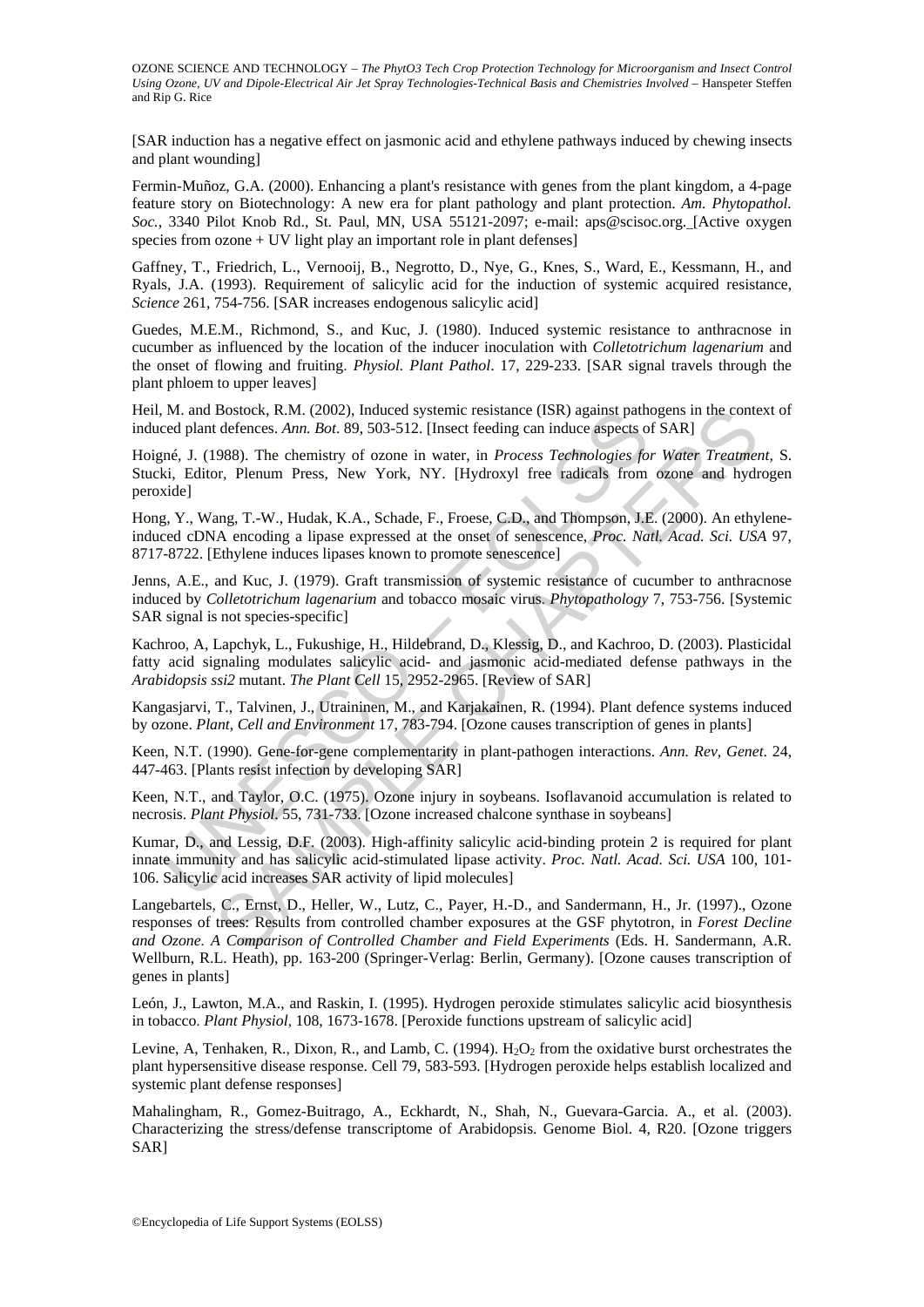Maldonado, A.M., Doerner, P., Dixon, R.A., Lamb, C.J., and Cameron, R.K. (2002). A putative lipid transfer protein involved in systemic resistance signaling in *Arabidopsis, Nature* 419, 399-403. [A lipidbased molecule might be mobile SAR signal]

Milligan, S.B., Bodeau, J., Yaghoobi, J., Kaloshian, I., Zabel, P., and Williamson, V.M. (1998). The root knot nematode resistance gene *Mi* from tomato is a member of the leucine zipper nucleotide binding, leucine-rich repeat family of plant genes. *Plant Cell* 10, 1307-1309. [Identifies a gene that confers SAR resistance to aphids and nematodes]

Mudd, J.B. (1997). Biochemical basis for the toxicity of ozone, in *Plant Response to Air Pollution*  (Yunis, M. and Lqbal, M., eds.), New York, USA: John Wiley & Sons, pp. 267-284. [Ozone reacts with membrane lipids]

Nam, K.-C., Min, B.-R, and Ahn, D.U. (2004), Electrostatic spraying of reducing agents and antioxidants to reduce oxidative quality changes in beef: paper presented at 2004 IFT (Inst. of Food Technologists) Annual Meeting, July 12-16, Las Vegas, NV, USA (www.ift.org). [Electrostatic spraying ensures that water droplets move upward to coat hidden food surfaces]

Nawrath, C., Heck, S., Parinthawong, N., and Métraux, J.-P. (2002). EDS5, an essential component of salicylic acid-dependent signaling for disease resistance in *Arabidopsis,* is a member of the MATE transporter family. *The Plant Cell* 14, 275-286. [UV-C radiation triggers SAR)

Neuenschwander, U., Vernooij, B., Friedrich, L., Uknes, S., Kessmann, H., and Ryals, J. (1995). Is hydrogen peroxide a second messenger of salicylic acid in systemic acquired resistance? *Plant J.* 8, 227- 233. [Peroxide functions upstream of salicylic acid]

Oh, S.K., Part, Y.S., and Yang, M.S. (1999). Transgenic tobacco plants expressing a mutant VU-4 calmodulin have altered nicotinamide coenzyme levels and hydrogen peroxide levels, *J. Biochem. Mol. Biol.* 32, 1-5. [Plants have been engineered to produce active oxygen species]

rath, C., Heck, S., Parinthawong, N., and Métraux, J.-P. (2002). EDS5, an eylic acid-dependent signaling for disease resistance in *Arabidopsis*, is a proter family. *The Plant Cell* 14, 275-286. [UV-C radiation triggers S Heck, S., Parinthawong, N., and Métraux, J.-P. (2002). EDS5, an essential component-d-dependent signaling for disease resistance in *Arabidopsis*, is a member of the M<br>mily. The Plant Cell 14, 275-286. [UV-C radiation tri Overmyer, K., Tuomainen, H., Kettunen, R, Betz, C., Langebartels, C., Sandermann, H., Jr., and Kangasjarvi, J. (2000). Ozone-sensitive *Arabidopsis rcdl* mutant reveals opposite roles for ethylene and jasmonate-singling pathways in regulating superoxide-dependent cell death. *Plant Cell* 12, 1849-1862. [Ozone reduces ozone-induced lesions by attenuating ethylene-dependent lesion propagation processes]

Paolacci, A.R, D'ovidio, R., Marabottini, R., Nali, C., Lorenzini, G., Abenavoli, M.R, and Badiani, M. (2001). Ozone induces a differential accumulation of phenylalanine ammonia-lyase, chalcone synthase and chalcone isomerase RNA transcripts in sensitive and resistant bean cultivars. *Australian J. Plant Physiology* 28(5), 425-428. [Ozone can elicit plant defenses abiotically in bean plant leaves]

Peyton, G.R, and Glaze, W.H. (1988). Destruction of pollutants in water with ozone in combination with ultraviolet radiation. *Environ. Sci. Technol*., 22, 761. [Ozone + UV in water yields hydrogen peroxide]

Rao, M.V., and Davis, K.R (1999). Ozone-induced cell death occurs via two distinct mechanisms. The role of salicylic acid, *Plant J*. 17, 603-614. [Cell death is caused by extensive cross-talk between signaling molecules, e.g., ethylene]

Rao, M.V., Koch, J.R., and Davis, K.R (2000a). Ozone: A tool for probing programmed cell death in plants. *Plant. Mol. Biol*. 44, 345-358. [Cell death is caused by extensive cross-talk between signaling molecules, e.g., ethylene]

Rao, M.V., Lee, H.-I., Creelman, RA, Mullet, J.E., and Davis, K.R (2000b). Jasmonate perception desensitizes O3-induced salicylic acid biosynthesis and programmed cell death in *Arabidopsis*. *Plant Cell* 12, 1633-1646. [Cell death is caused by extensive cross-talk between signaling molecules, e.g., ethylene]

Rao, M.V., Lee, H.-I., and Davis, K.R. (2002). Ozone-induced ethylene production is dependent on salicylic acid, and both salicylic acid and ethylene act in concert to regulate ozone-induced cell death. *The Plant J.* 32, 447-456. [Cell death is caused by extensive cross-talk between signaling molecules, e.g., ethylene]

Rosemann, D., Heller, W., and Sandermann, H., Jr. (1991). Biochemical plant responses to ozone. II. Induction of stilbene biosynthesis in Scots pine *(Pinus sylvestris L.)* seedlings. *Plant Physiol*. 97, 1280- 1286. [Ozone increased chalcone synthase in pine]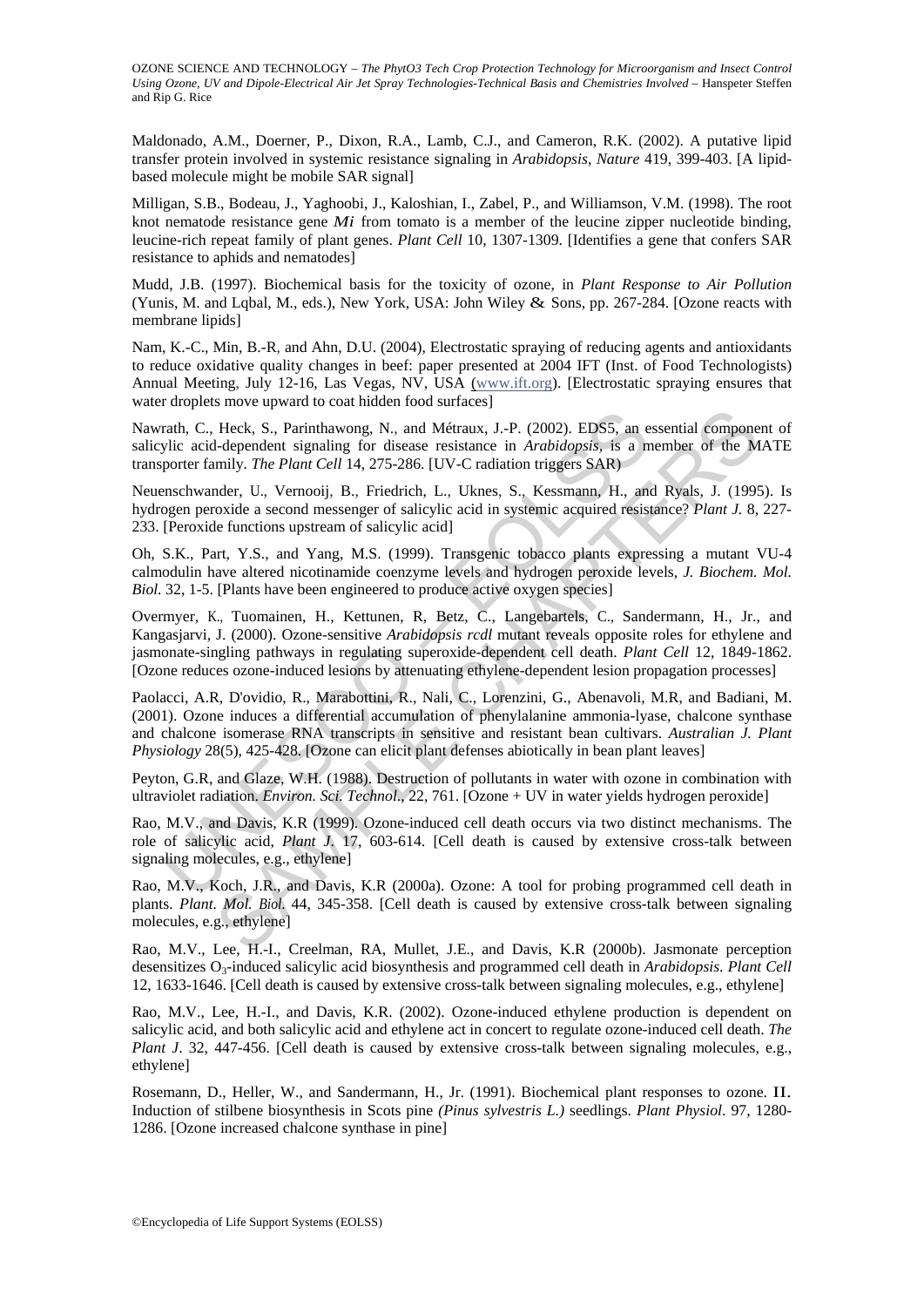Ross, AF. (1961). Systemic Acquired Resistance induced by localized virus infections in plants. *Virology*  14, 340-358. [Tobacco plants charged with tobacco mosaic virus develop SAR]

Ross, AF. (1966). Systemic effects of local lesion formation. In *Viruses of Plants,* Ed. A.B.R .Beemster, J. Dijkstra, pp. 127-150, Amsterdam: North Holland. [SAR signal travels through the plant phloem to upper leaves]

Rossi, M., Goggin, F.L., Milligan, S.B., Kaloshian, I., Ullman, D.E., and Williamson, Y.M., 1998. The nematode resistance gene *Mi* of tomato confers resistance against the potato aphid. *Proc. Natl. Acad. Sci, USA* 95, 9750-9754. . [Identifies a gene that confers SAR resistance to aphids and nematodes]

Ryals, J.A, Neuenschwander, U.H., Willits, M.G., Molina, A, Steiner, H.-Y., and Hunt, M.D. (1996). Systemic Acquired Resistance, *Plant Cell* 8, 1809-1819. [SAR is long-lasting against pathogens]

Sandermann, H. (1996). Ozone and plant health. *Ann. Rev. Plant Pathology* 34, 347-366. [UV and pathogens also elicit SAR]

Sandermann, H., Ernst, D., Heller, W., and Langebartels, C. (1998). Ozone - an abiotic elicitor of plant defence reactions, *Trends in Plant Science* 3, 47-50. [Ozone causes transcription of genes in plants]

Sandermann, H. (2000). Active oxygen species as mediators of plant immunity: Three case studies. *Biological Chemistry* 381(8), 649-653. [Ozone causes transcription of genes in plants]

Schenck, P.M., Kazan, K., Wilson, I., Anderson, J.P., Richmond, T., *et al*. (2000). Coordinated plant responses in *Arabidopsis* revealed by microarray analysis. *Proc. Natl. Acad. Sci. USA*. 97, 11655-11660. [55 genes were induced by treatment with either salicylic acid or jasmonic acid]

Schraudner, M., Langebartels, C,M and Sandermann, H., Jr. (1997). Changes in the biochemical status of plant cells induced by the environmental pollutant ozone. *Physiologia Plantarum* 100, 274-280. [Ozone causes transcription of genes in plants]

Shah, J., and Klessig, D.F. (1991). Salicylic acid: signal perception and transduction, in *Biochem. and Mol. Biol, of Plant Hormones*, ed. P.P.J. Hooykaas, M.A Hall, and K.R Libbenga, pp. 513-541, London, UK. Elsevier. [Reviews salicylic acid development and transport of SAR in plants]

Shirasu, K. Nakajima, H., Rajasekhar, V.K., Dixon, RA, and Lamb, C.M. (1997). Salicylic acid potentiates an agonist-dependent gain control that amplifies pathogen signals in the activation of defense mechanisms. *Plant Cell* 9, 261-270. [Salicylic acid signal is enhanced by reactive oxygen species]

ace reactions, *Trends in Plant Science* 3, 47-50. [Ozone causes transcription of<br>lermann, H. (2000). Active oxygen species as mediators of plant immunity<br>gical Chemistry 381(8), 649-653. [Ozone causes transcription of gen Entre Learn V. The matrix of the matrix and the state of the state of the consect theorem.<br>
I. (2000). Active oxygen species as mediators of plant immunity: Three ease stures:<br>
H. (2000). Active oxygen species as mediator Steffen, H.. (2005a). New PhytO3 Tech Crop Protection Technology for Controlling Harmful Microorganisms and Insects By Means of Ozonated Water, Dipole-Electrical Air-Jet Spray Technology and UV-C Radiation. in *Proc. Ozone IV, Fresno, CA,* March, paper ID No. 4zb2. [At least 41 genes respond to ozone via the ethylene-SAR pathway]

Steffen, H. (2005b). New PhytO3 Tech Crop Protection Technology for Controlling Harmful Microorganisms and Insects By Means of Ozonated Water, Dipole-Electrical Air-Jet Spray Technology and UV-C Radiation. in *Proc. Intl, Ozone Assoc, EA3 Group, 17th Ozone World Congress, Strasbourg, France, Aug.*, paper ID No. WS-2.4. [At least 41 genes respond to ozone via the ethylene-SAR pathway]

Steffen, H., and Rice, R.G. (2008a). The PhytO3 Tech Crop Protection Technology for Microorganism and Insect Control Using Ozone, UV, and Dipole-Electrical Air Jet Spray Technologies - Technical Basis and Possible Chemistries Involved. Ozone: Science & Engineering 30(3), 216-227. DOI: 10.1080/01919510701864270. [Description of PhytO3 Technology]

Steffen, H., and Rice, R.G. (2008b). The PhytO3 Tech Crop Protection Technology - Trial Results in a 2,700 ha (6,500 acre) Soy Farm in Brazil. Ozone: Science & Engineering 30(3), 210-215. DOI: 10.1080/01919510801951027. [Field tests of PhytO3 Tech in Spain and Brazil]

Sticher, L., Mauch-mani, B., and Métraux, J.P. (1997). Systemic Acquired Resistance. *Annual Rev. Phytopathol*, 35, 235-270. [SAR is long-lasting against pathogens]

Taube, H. and Bray, W.C. (1940). Chain reactions in aqueous solutions containing ozone, hydrogen peroxide and acid. *J. Arner. Chern. Soc*. 62, 3357. [Hydrogen peroxide molecule reacts slowly with ozone in comparison with hydroperoxide anion]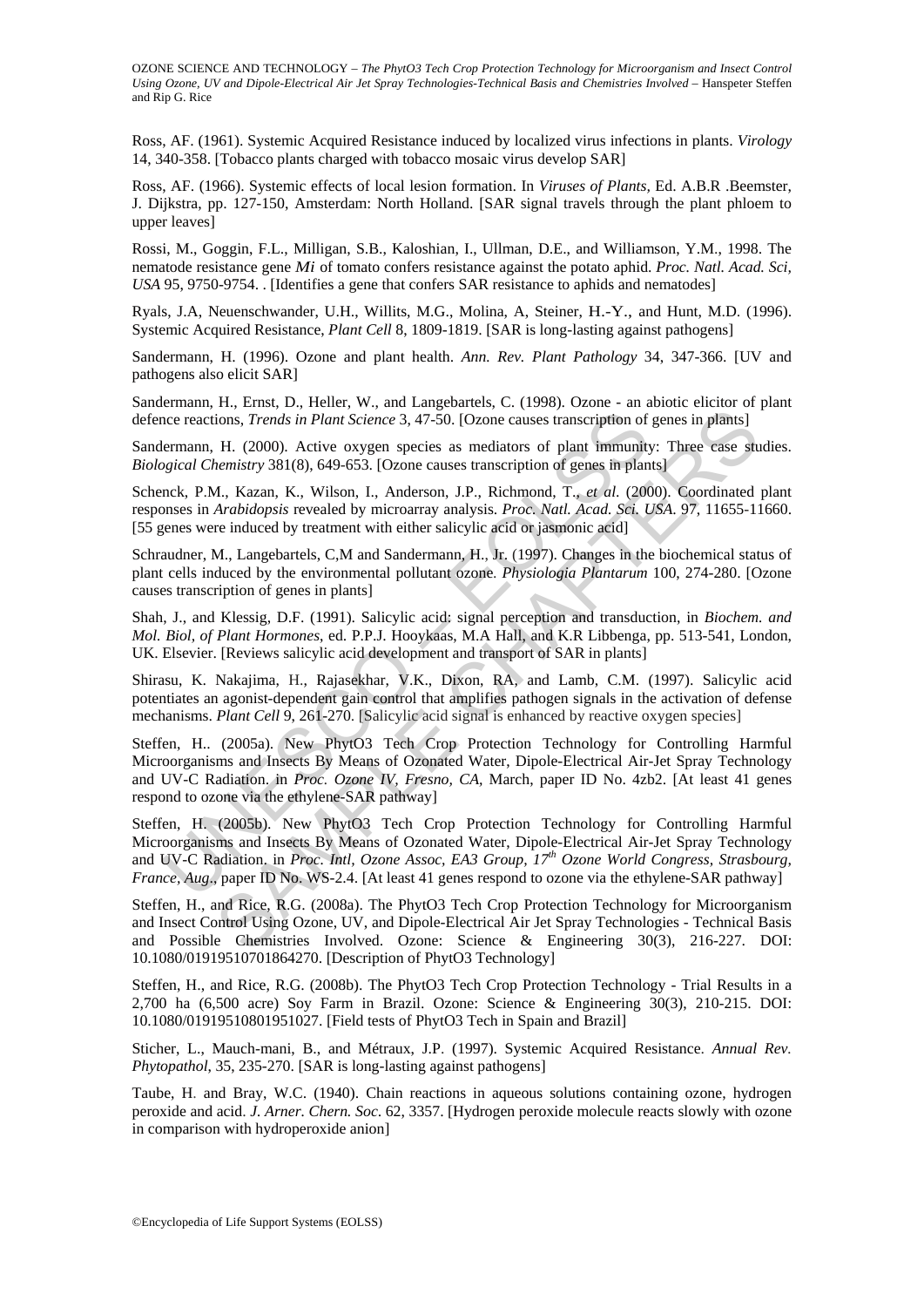Tenhaken, R and Rübel, C. (1997). Salicylic acid is needed in hypersensitive cell death in soybean but does not act as a catalase inhibitor. *Plant Physiol*. 115, 291-298. [Salicylic acid enhanced oxidative burst and soy bean cell death]

Uknes, S., Winter, A.M., Delaney, T., Vernooij, B., Morse, A, Friedrich, L., Nye, G., Potter, S., Ward, E., and Ryals, J.A. (1993). Biological induction of systemic acquired resistance in *Arabidopsis, Mo1. Plant-Microbe Interact*. 6, 692-698. [SAR increases endogenous salicylic acid]

Van der Hoorn, RA, De Wit, P.J., and Joosten, M.H. (2002). Balancing selection favors guarding resistance proteins. *Trends in Plant Sci*. 7, 67-71. [Plants resist infection by developing SAR]

Ward, E.R, Uknes, S.J., Williams, S.C., Dincher, S.S., Wiederhold, D.L., Alexander, D.C., Al-goy, P., Métraux, J.P., and Ryals, J.A. (1991). Coordinate gene activity in response to agents that induce systemic acquired resistance. *The Plant Cell* 3, 1085-1094. [SAR increases endogenous salicylic acid]

Wu, G.S., Shortt, B.J., Lawrence, E.B., Léon, J., Fitzsimmons, K,C., Levine, E.B., Raskin, I., and Shah, D.M. (1997). Activation of host defense mechanisms by elevated production of  $H_2O_2$  in transgenic plants. *Plant Physiol*. 115, 427-435. [Active oxygen species play important roles in plant defenses]

#### **Biographical Sketches**

*f Phystol.* 115, 42/-435. [Active oxygen species play important roles in plant d<br> **raphical Sketches**<br> **speter Steffen** is a Swiss citizen who graduated from the Swiss Federal In<br>  $\text{h1}$  (1978), with a Dip-I-mg degree i I. 115, 427-435. [Active oxygen species play important roles in plant defenses]<br>
Sketches<br>
Steffen is a Swiss citizen who graduated from the Swiss Federal Institute of Techno<br>
(b), with a Dipl-Ing degree in Agronomy, then **Hanspeter Steffen** is a Swiss citizen who graduated from the Swiss Federal Institute of Technology, Zürich (1978), with a Dipl-Ing degree in Agronomy, then earned a diploma of the Swiss Federation as a Fruit and Vegetable Specialist over the following two years. He has worked as an Agro-Consultant for a number of businesses, including Steffen-Ris AG, Utzenstorf, Switzerland (fruit and vegetable trading), Gamma Consult, Winterthur, Switzerland, Blendfine Farm Pvt. Ldt., Sharajah, U.A.E. (Farm Manager), Green Star Farms, Nairobi, Kenya, Geistlich AG, Wolhausen and Peter Ritzmann, Hong Kong and Saigon, Vietnam. Mr. Steffen also established the companies Fruttadoro and Pescadero, Cagayan de Oro City, the Philippines, for the export of fresh fruits, vegetables and seafood to Europe, Hong Kong and Japan. In the early 2000s, Mr. Steffen began applying Advanced Oxidation Technologies to the development of the packaging technologies Ventpack I and Ventpack II, Ventafresh, and the new Crop Protection Technology (PhytO3 Tech) and Redox Technology.

His achievements and recognitions are numerous: Agricultural Prize of the Arab Agricultural Magazine, Bahrain and FAO, Rome Blendfine Farm, "Best Horticultural Operation in the Middle East", 1986; International Invention Exhibition Geneva, Switzerland, three major prizes for the invention VENTPACK in the field of packaging of perishables (Gold Medal, with special recognition of the jury;  $1<sup>st</sup>$  Prize of the International Inventors Association IFIA; State Research Prize of Rumania – 2001); International Invention Exhibition Geneva, Switzerland, two major Prizes for the new Crop Protection Technology PhytO3 (Gold Medal with special recognition of the jury; State Research Prize of Rumania – 2004); and International Invention Exhibition Geneva, Switzerland, Gold Medal for the Project "The Chemical-Free House". Washing and cleaning processes in a house with Electrolyzed Rainwater produced with Solid-Diamond Electrode Technology – 2008).

Mr. Steffen is a member of the Agro-Technical Society of Switzerland, the International Ozone Association, and the International Ultraviolet Association.

**Dr. Rip G. Rice** is President/CEO of Rice International Consulting Enterprises, located in Sandy Spring, Maryland, USA, and specializing in ozone technologies, particularly with respect to Agri-Foods as well as water and wastewater treatment. He served as Ozone Resource to the Electric Power Research Institute Expert Panel which declared ozone to be Generally Recognized As Safe for food applications in 1997. He was the senior author of the Food Additive Petition submitted by the EPRI to the FDA to request approval of Ozone as an Antimicrobial Agent for direct contact with and treatment of all types of foods. This petition was approved June 26, 2001. Dr. Rice advises food processors and other interested parties about how to evaluate ozone for various purposes in the Agri-Food industries, including the many combinations of ozone with other technologies (UV radiation, ultrasound, electrolyzed waters, modified air packaging, etc.), in both gas and aqueous phases, in food processing and handling plants. He is a frequent lecturer on these subjects at meetings of the International Ozone Association (IOA) and other trade associations.